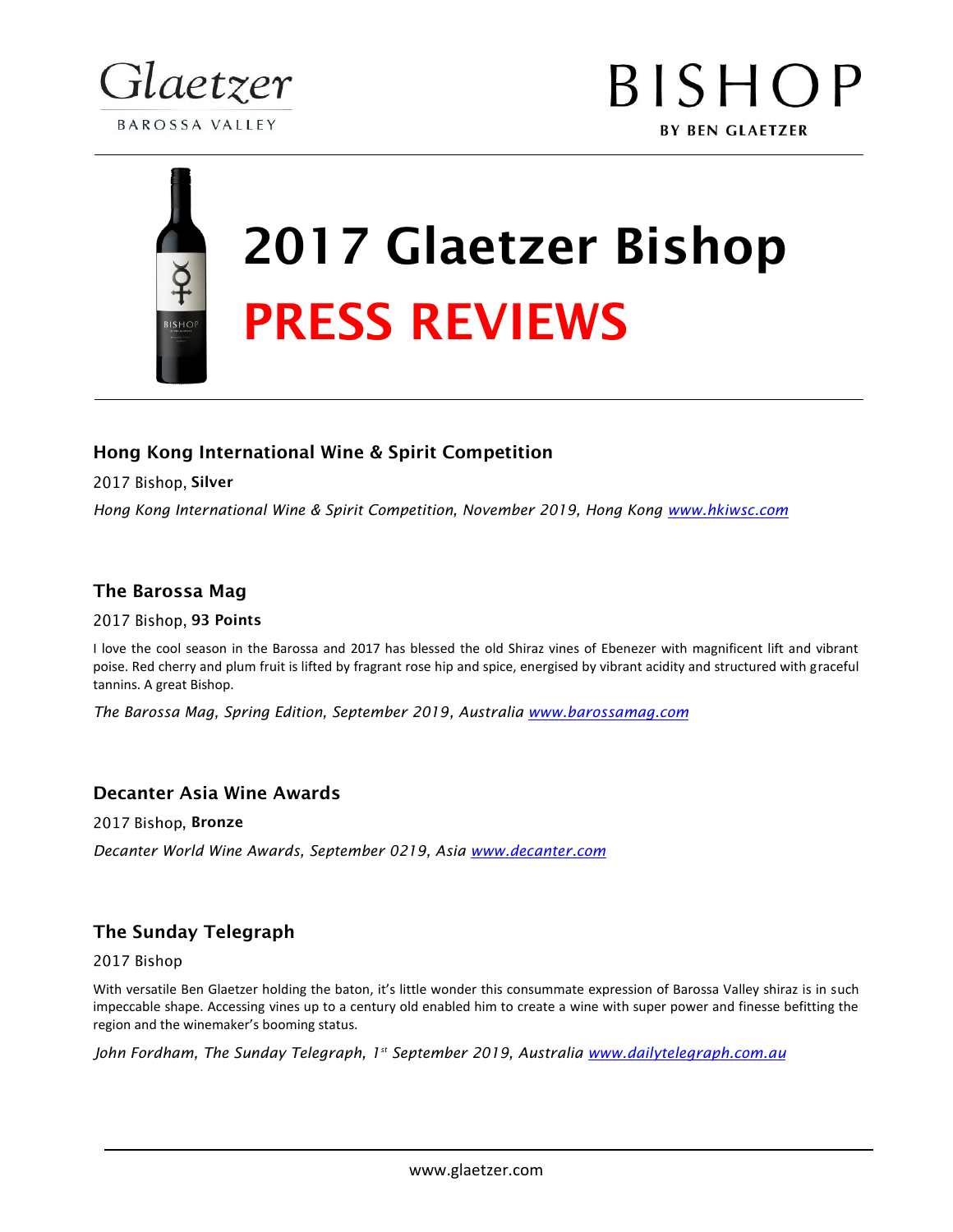

# 2017 Glaetzer Bishop PRESS REVIEWS

#### James Halliday, Australian Wine Companion

#### 2017 Bishop, 91 Points

A whiff of neoprene reduction soon blows violet off to reveal a sinuous wine of equal parts flesh and hewn bone: violet aromas segue to smoked charcuterie notes and a melody of blue to dark fruit tones. Setting the pace, while corralling the wine's inherent generosity into shape, is well handled oak and savvy extraction techniques. The result is one of crowd-pleasing generosity on one hand; a visage of serious ageability on the other.

*Published in James Halliday Australian Wine Companion 2020 Edition, August 2019, Australia www.winecompanion.com.au* 

#### Tyson Stelzer, WBM

2017 Bishop, 93 Points

I love the cool seasons in the Barossa, and 2017 has blessed the old Shiraz vines of Ebenezer with manificent lift and vibrant poise. Red cherry and plum fruit is lifted by fragrant rose hip and spice, energised by vibrant acidity and structured with graceful tannins. A great Bishop.

*Tyson Stelzer, WBM, July / August 2019, Australia www.wbmonline.com.au*

#### Robert Parker Wine Advocate

#### 2017 Bishop, 91 Points

Like all of the Glaetzer bottlings tasted this year, the fruit comes from the Ebenezer subregion in the northern reaches of the Barossa Valley. The 2017 Bishop Shiraz combines blueberry and boysenberry fruit on the nose, and flavors from the fruit flow easily across the palate, picking up hints of raspberries and baking spices. It's medium to full-bodied, supple and juicy, with a long mouthwatering finish.

*Joe Czerwinski, 2019 Wine Advocate Review, 12th June 2019, USA www.robertparker.com*

#### Huon Hooke, The Real Review

#### 2017 Bishop, 90 Points

Dark, dense red/purple colour. An oaky bouquet with dark chocolate and cocoa powder aromas, the palate fruit-sweet and mouth-watering, more fruit-driven and refreshing. It's crisp and energising on the finish and aftertaste.

*Huon Hooke, The Real Review, June 2019, Australia www.therealreview.com*